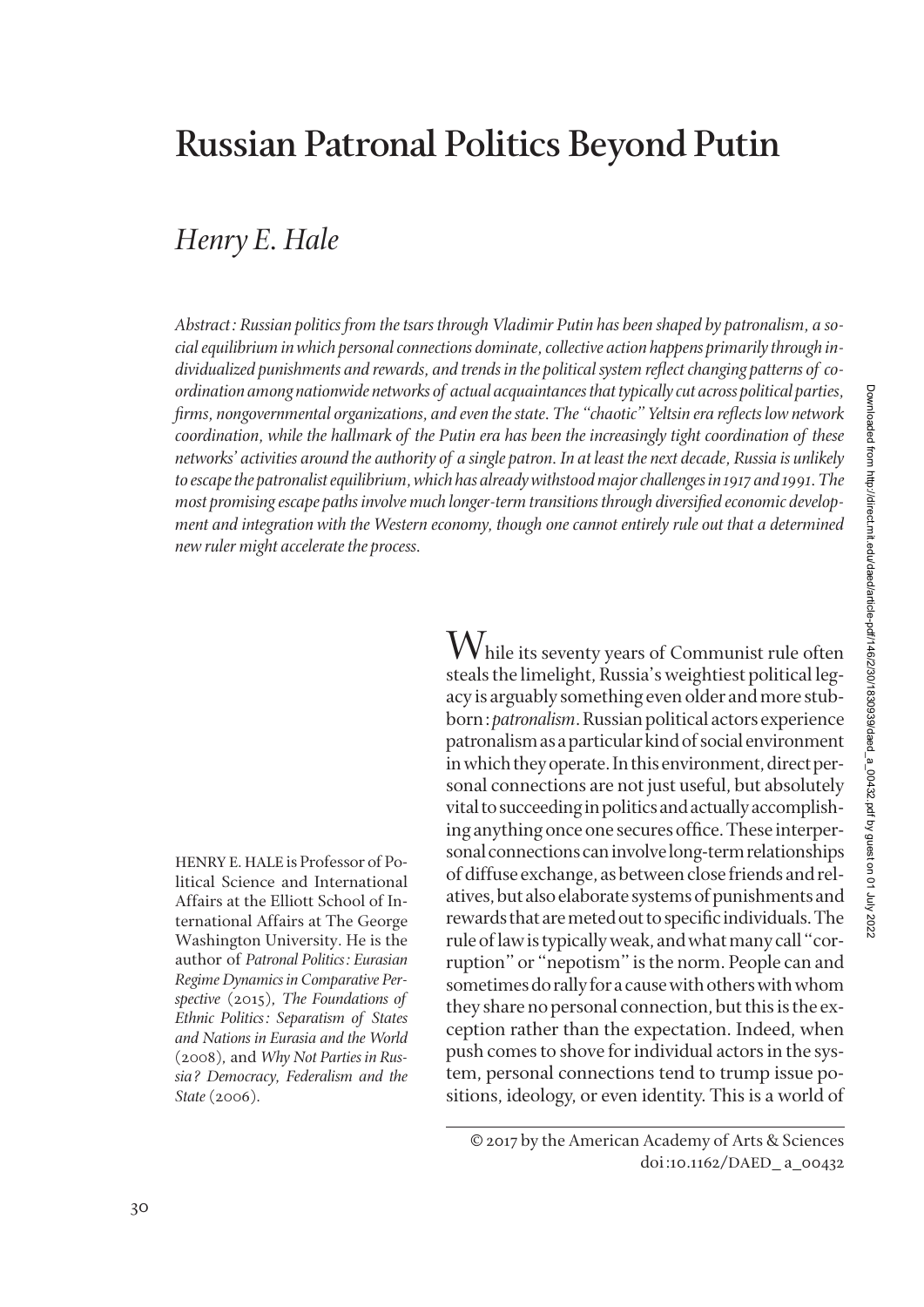patrons and clients, patronage politics, and the dominance of informal understandings over formal rules–all features well documented by historians of Russia from its very origins.<sup>1</sup> The rare disruptions in these patterns have been just that: rare disruptions of an enduring normality. And the implications have been powerful for Russian politics. These include cycles of authoritarian consolidation punctuated by "chaotic" moments of openness and competition that are widely understood locally as "breakdowns."2 True liberal democracy always seems out of reach somehow.

But just because something has endured for a millennium does not mean it can never change. Vladimir Putin has proven to be a master practitioner of patronal politics, but is it possible that he or a successor will eventually break Russia's legacy of patronalism? We must concede that this is possible. Even those states that are today seen as paragons of the rule of law, impersonal politics, and liberal democracy emerged out of patronalistic origins not so long ago, arguably only in the last century or two.<sup>3</sup> A few countries, such as Singapore, appear to have made such a transition much more quickly in recent times. Could Russia in the late Putin or post-Putin era chart a similar course?

The following pages discuss the implications of patronalism for Russian politics and explore different pathways through which change is conceivable. The conclusions are sobering, at least in the near term. Transforming society in the way that would be required takes not only the right conditions, but also a great deal of time, at least a generation or two. Patronalism, it would seem, is likely to remain a powerful environmental condition shaping Russian politics for the rest of the Putin era and likely well into the next.

In precise terms, patronalism is "a social equilibrium in which individuals organize their political and economic pursuits pri-

marily around the personalized exchange of *Henry E.* concrete rewards and punishments, and not Hale primarily around abstract, impersonal principles such as ideological belief or categorizations that include many people one has not actually met in person."4 The centrality of personalized, as opposed to impersonal, exchange explains why phenomena like patron-client relations, patronage politics, weak rule of law, nepotism, and corruption all tend to be common in highly patronalistic societies. Highly patronalistic societies also tend to feature patrimonial (or neopatrimonial) forms of rule and low levels of social capital in the sense popularized by political scientist Robert Putnam.5 It is unsurprising that Russia features these things in generous measure, as generally do all post-Soviet states outside the European Union.<sup>6</sup>

One central implication of patronalism for politics is that the primary collective political "actors" are usually not formal institutions like political parties or interest groups, but rather extended networks of actual personal acquaintances. That is, collective political action occurs mainly through chains of people who directly interact with each other–regardless of whether the interaction occurs in a formal or informal framework–with each link largely activated through expectations of personal benefit or sanction. These arrangements need not be *quid pro quo*. In fact, actors can benefit by establishing extended networks of trust and long-term mutual benefit bound by close personal relationships. In Russia, such relationships commonly involve family bonds (including marriage and godparentage), growing up or living in the same neighborhood, being classmates in school (*odnokashniki*), regularly working together, friendship, or introduction by individuals who share such relationships with both parties. These relationships matter in all societies, but they assume overwhelming importance in highly patronalistic societies, typi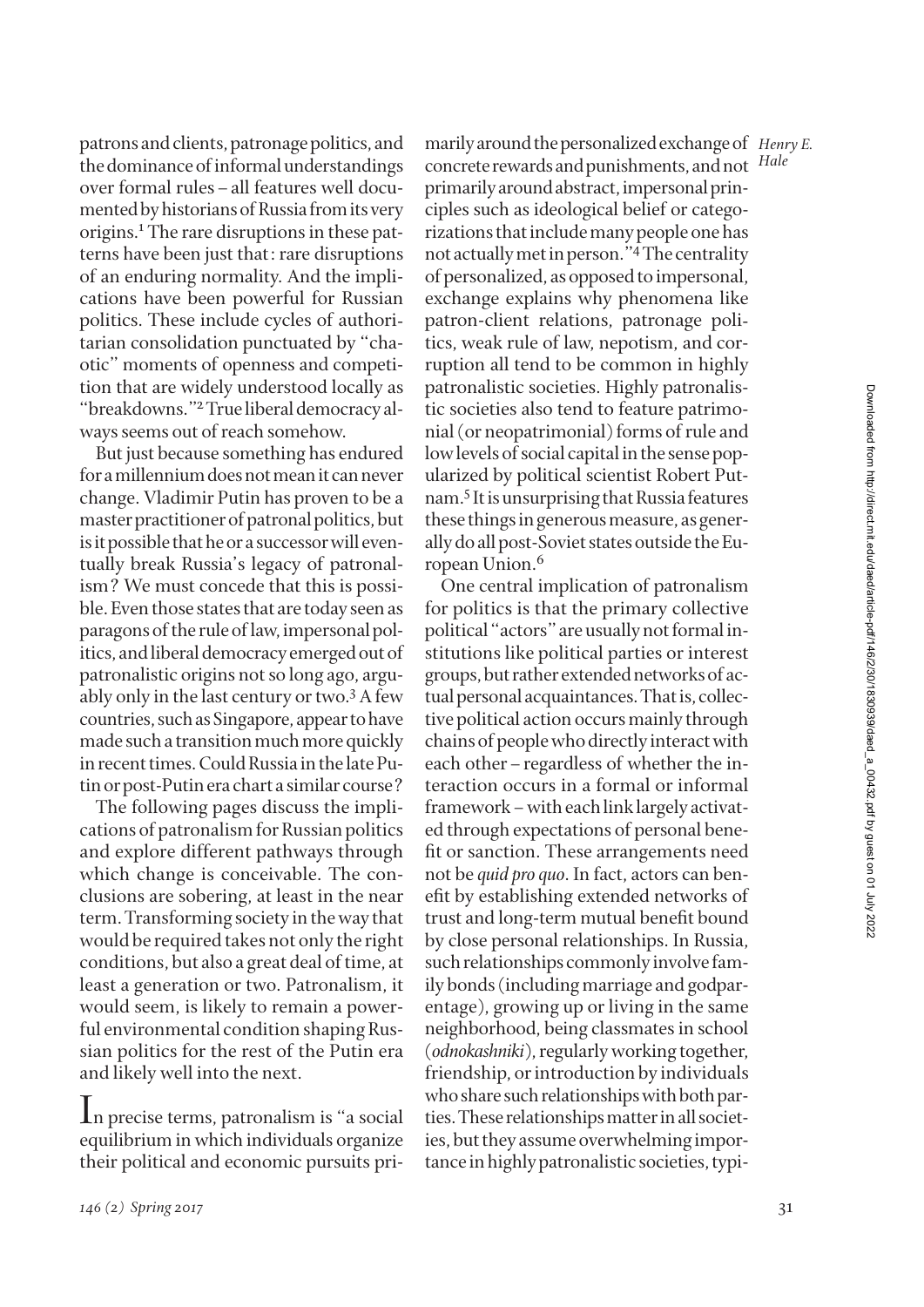*Patronal Politics* 

*Russian* cally trumping formal rules or convictions *Beyond*  tions for how someone else will behave po-*Putin* litically when the stakes are high. The longabout policy issues as sources of expectaterm bonds by no means feel mercenary; instead, individuals tend to feel them very deeply, considering them a source of great personal enrichment and satisfaction (or great emotional distress when they sour or rupture).

> Russian politics can appear unstable, including oscillations toward and away from authoritarianism and democracy, because a coordination problem governs how the major power networks in a society relate to one another. As personal connections are paramount, political-economic networks need direct, personal access to power to obtain the resources they require to survive and thrive. Indeed, because they are unable to rely on the rule of law or the impartial application of state power to protect their interests, it becomes imperative for them to extend their own personal connections to key centers of power or, at the very least, to avoid being on the losing side of any struggle for supreme power and to avoid alienating whichever other network wins. Of course, these networks' chief patrons do have preferences for different coalitional arrangements, and the decisions of the biggest networks regarding which coalition to join or how to hedge their bets impact each coalition's chances of winning and the distributional arrangements within that coalition. The coordination problem occurs, therefore, because all major networks are facing this same situation simultaneously.

> One very important implication, then, is that the factors that facilitate networks' coordinating around a single patron tend to promote political closure. Would-be regime opponents will find it hard to obtain financing or media coverage since the most powerful networks are likely to avoid activities that might irritate the patron even without being explicitly told to do

so. This is the hallmark of a *single-pyramid system*, in which a country's most prominent networks are generally coordinated around the authority of a single patron or become marginalized (or are liquidated). At the same time, factors that complicate network coordination around a single patron tend to promote a robust but highly corrupt pluralism as networks jockey for position and compete with each other for influence, each interested in providing political cover for critics of their rivals–that is, a *competing-pyramid system*. 7

While myriad factors might complicate or facilitate networks' coordinating around a single patron's authority, two appear particularly important in the post-Soviet region. First, a presidentialist constitution facilitates network coordination around a single patron by creating a symbol of dominance (the presidency) that only a single network can hold at any one time. Such single-pyramid systems can be expected to break down, however, when succession looms and different networks in the pyramid start jockeying to influence the succession in the direction they most prefer. Second, networks that wield the most popular support are likely to have special advantages in a succession struggle because they can potentially mobilize more (and more ardent) supporters both at the ballot box and in the streets. Recognizing this, networks trying to decide where to place their bets are more likely to support popular networks and less likely to support unpopular ones. In other words, high popularity promotes network coordination around an incumbent chief patron while low popularity tends to undermine such coordination. Periods when unpopularity coincides with succession struggles are likely to be most conducive to the breakdown of single-pyramid politics.

Macrolevel Russian political history since the breakup of the USSR can largely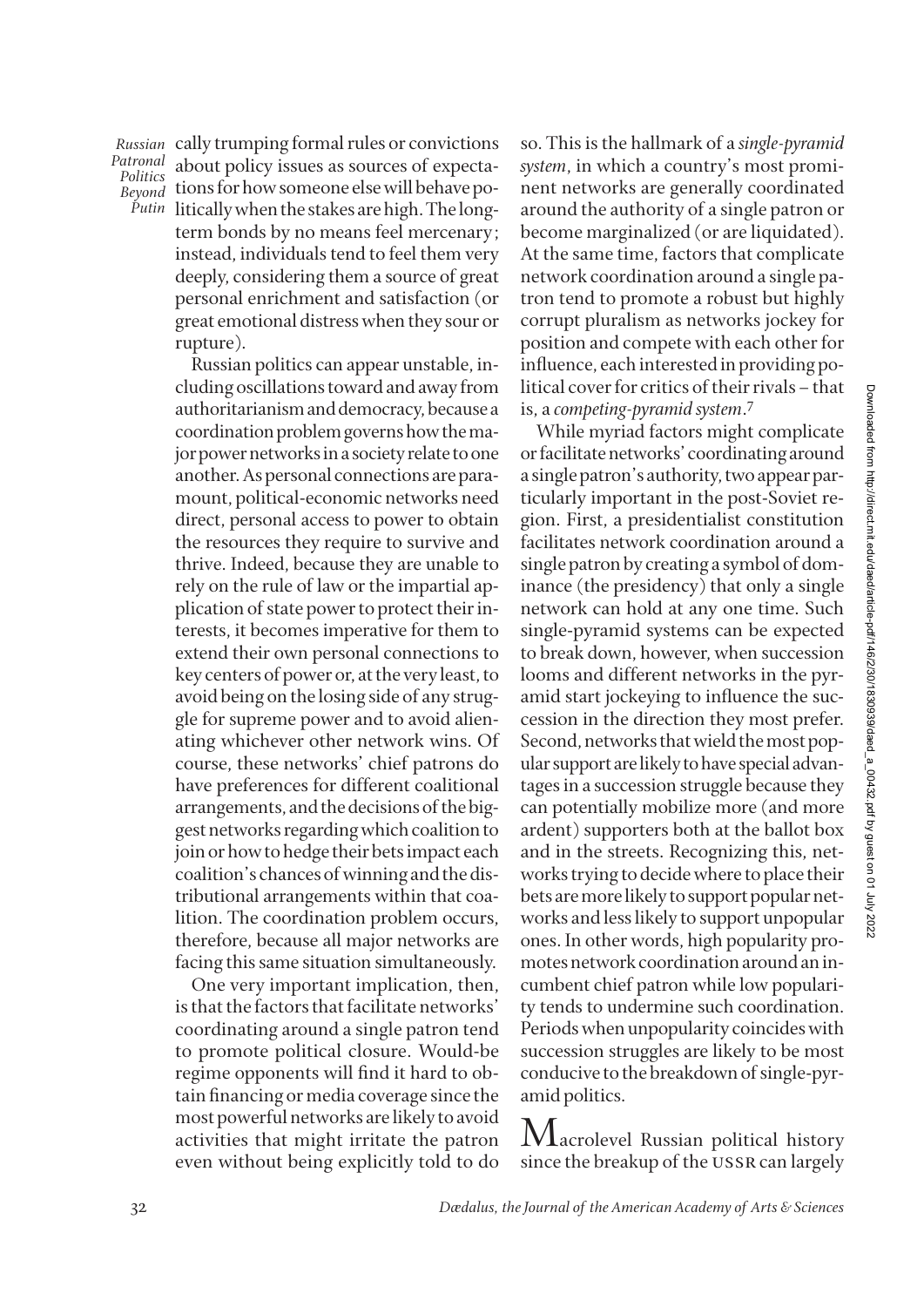be understood as successive periods of movement toward and away from singlepyramid and competing-pyramid systems. From this bird's-eye perspective, Putinite Russia is not fundamentally different from Yeltsinite Russia; the country during these two periods just happened to be at different stages of regime cycles that are typical of countries with presidentialist constitutions and varying degrees of public support for the incumbents.

Overall, the dominant dynamic in post-Soviet Russia's regime, ever since Boris Yeltsin defeated his parliament in the violent clashes of fall 1993 and then installed a presidentialist constitution in the December 1993 referendum, has clearly been a slow, net slide toward greater political closure. Russia's most powerful networks, all well represented in the spheres of both business and politics and cutting across formal institutions like parties or branches of government, have generally come in three types: "oligarchs" (those growing mainly out of the corporate world), regional political machines (typically led by governors), and state-based networks (extending primarily out of state structures). These were highly uncoordinated in the aftermath of the USSR's demise, $8$  but Yeltsin pulled out all the presidential stops to cobble together a (barely) winning coalition for his 1996 reelection, persuaded to do so rather than cancel the election by "privatization tsar" Anatolii Chubais.9 This coalition included a motley mix of state-based networks, some key regional machines (such as voterich Bashkortostan and Tatarstan), and most oligarchs (who supplied slanted media coverage that gave Yeltsin a major advantage). Indeed, this feat was arguably the first to demonstrate the power of the patronal presidency to generate an electoral win through network coordination because he had so little else upon which to rely, with his support in the single digits just months before the election and the

betting money favoring Communist Par- Henry E. ty leader Gennadii Zyuganov.

*Hale*

After Putin was elected president in 2000, Russia entered a new period of gradual closure of the political space. This involved not only eliminating some networks that had initially opposed his rise (as with oligarch Vladimir Gusinsky's network), but also by co-opting others (such as Yurii Luzhkov's Moscow machine) and then steadily finding them all niches in the system that simultaneously gave them room to prosper while also limiting their ability to engage in unwanted spheres of activity (for example, Putin's reported 2000 deal with the oligarchs and the elimination of direct elections for governors in 2004–2005, while reappointing most of them). By 2007, when Putin announced he would leave the presidency for the prime ministership, his Kremlin had developed an elaborate system to regulate oligarch participation in elections and had brought the three most influential television stations almost entirely under de facto state editorial control. Putin's return to the presidency in 2012 resumed the trend of political closure, with an expansion of his own personal networks' role in controlling mass media and more aggressive use of the criminal justice system to selectively persecute those who dared oppose him. With the seizure of Crimea and the start of the war in the Donbas in 2014, the political screws tightened still further. His 2016 decision to create a National Guard reporting to him personally, and binding to it the brutal network of Chechnya strongman Ramzan Kadyrov, is perhaps the latest major step in this process of increasingly tight coordination of Russia's major networks around Putin as chief patron.

That said, the gaps in the chronology just presented (in particular 1997–1999 and 2007–2012) belie the notion that Russia's path to political closure has been monotonic. Indeed, these periods all reflect moments when uncertainty regarding presi-

## *146 (2) Spring 2017* 33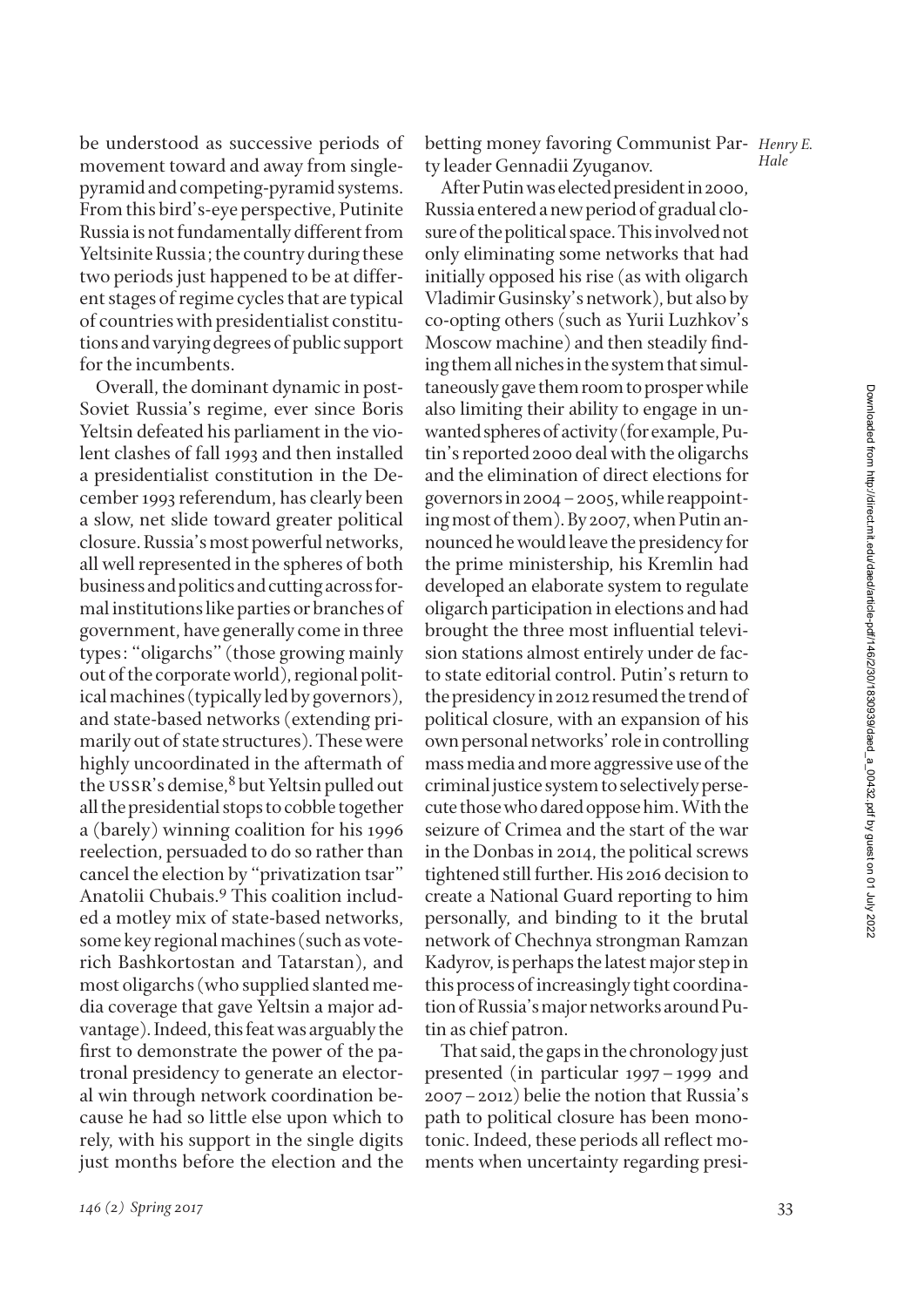*Patronal Politics* 

*Russian* dential succession underpinned periods of

*Beyond*  involved certain sorts of political opening. pronounced political ferment in Russia that

*Putin* The period leading up to the 1999–2000 election cycle was a classic competing pyramid situation brought about by Yeltsin's expected departure from politics, with the primary battle being fought by two roughly equal coalitions of oligarchs, regional machines, and state officials angling to succeed Yeltsin: the Fatherland-All Russia coalition led by Luzhkov and former prime minister Yevgenii Primakov versus the Kremlin's coalition in support of Putin. It is important to remember that Putin was not initially considered a favorite in this race. He became the presumptive winner only after his strong military response to a series of deadly apartment building bombings in September 1999 led to a surge in his popularity, and after the pro-Putin Unity bloc's strong second-place finish in the December 1999 Duma election proved that he could convert his popularity into officially counted votes.

Acute tensions among networks again emerged with the 2007–2008 election cycle, when Putin fostered expectations that he would leave the presidency without giving a clear idea as to whether the succession would lead to a real transfer of power. The key difference between this first "succession" from Putin and the succession from Yeltsin is that Putin (unlike Yeltsin) was in robust health and at the height of his popular support. Because polls throughout 2007–2008 showed that large shares of the electorate would vote for whomever Putin endorsed, Russia's political-economic networks had little incentive to mobilize popular opposition and push for more democracy, instead struggling both overtly and covertly to influence Putin's decision and to better position themselves for whatever new arrangement would emerge. It was during this period, for example, that competing networks with roots in rival security services resorted to tactics that included arresting each other's representatives and exposing each other's misdeeds in media outlets.10 Once Putin made clear that he would retain a hold on formal power as prime minister and leader of the United Russia Party but cede the presidency itself to a close associate with a more "liberal" reputation, Dmitrii Medvedev, the resulting uncertainty as to where future power would rest fostered a noticeable opening of the political space (some called this period a "thaw")<sup>11</sup> even as Medvedev presided over a continued contraction of balloteligible alternatives, replaced some of the most powerful governors, and lengthened presidential terms from four to six years effective in 2012.

When Putin and Medvedev once again put succession on the table by declaring they would switch positions for the 2011– 2012 election cycles as their popularity was weakening in the wake of the 2008–2009 financial crisis, a new political opening emerged when slapdash efforts to boost the United Russia Party's vote through fraud and crude pressure in the December 2011 Duma election sparked massive protests in Moscow and other major cities. The regime's initial response, interestingly enough, was not an immediate crackdown but instead a retreat. Controls on media were relaxed, and opposition figures previously denied coverage appeared as commentators or even the subjects of neutral news coverage. Video cameras were installed in virtually all polling places for the 2012 presidential election. Direct contested elections, at least of some sort, were restored for governors. And rules for registering parties were relaxed, resulting in many opposition forces gaining official recognition. Once Putin was safely reelected and the "new" old patron once again firmly in place, the regime took a decidedly more authoritarian turn. Those who had ventured the furthest in flirting with op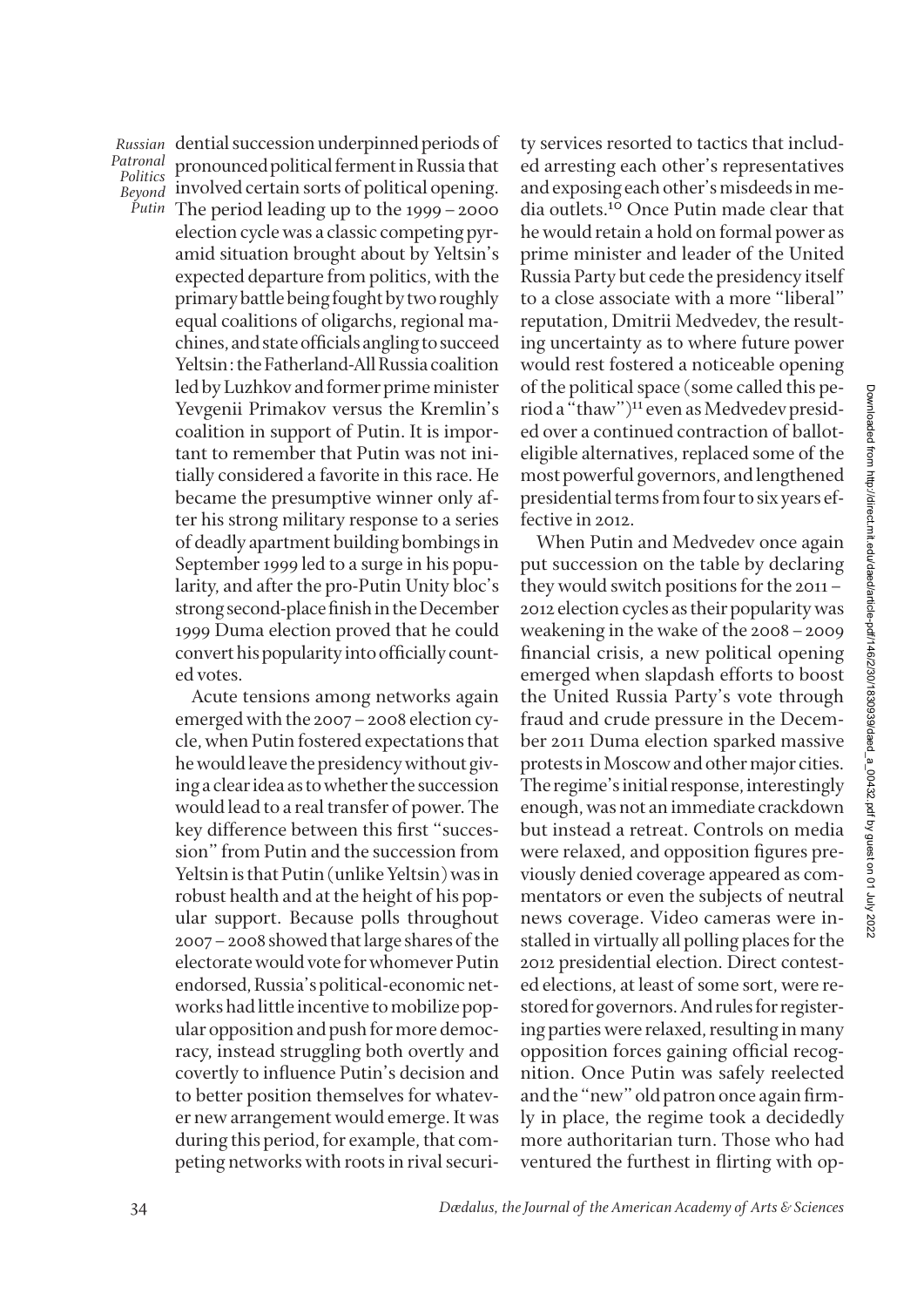position politics from 2008 to 2012, such as oligarch Mikhail Prokhorov, increasingly found themselves under pressure to fall more firmly back into line, especially after 2014, when Putin's popularity soared into the stratosphere.

It is not impossible for Russia to escape the social equilibrium of patronalism in the foreseeable future. What might a nonpatronal or "low-patronalism" Russia look like? In general, it would be a country where individuals coordinated their activities around formal rules and laws as a matter of course; where violators would routinely suffer either legal or social sanction regardless of their personal connections; where people's personal convictions on broad policy issues would normally trump the interests of their networks; where merit according to formalized criteria would typically overrule personal or family ties when a valued position is at stake; where revelations of corruption are shocking rather than wryly accepted as the norm; and where people would frequently join and contribute money to organizations led by people to whom they have no extended personal connection but with whom they share certain values or valued characteristics.

This would certainly be a very different Russia, though it would not necessarily be a democratic one. Nazi Germany, to take perhaps the most extreme example, was not organized on patronalistic principles. And to offer a much more benign example, Lee Kuan Yew successfully broke Singapore's patronalistic equilibrium, making it one of the least corrupt countries in the world, but the regime he created shows how formal rules and policy commitments can underpin authoritarianism. The majority of low-patronalism countries from Canada to Sweden, however, are liberal democracies. Indeed, to be a fully liberal democracy surely requires that formal procedures trump the politics of person-

al connections and personalized rewards Henry E. and punishments.<sup>12</sup> Thus, if Russia were *Hale* to make such a transition from patronalism, its prospects for full democratization would radically improve.

 $\rm W$  hat are the chances that Russia could realize such a transition? The chief problem is that patronalism is not simply a habit that a good media campaign could get people to kick. Instead, it is much better understood as a complex, deeply entrenched equilibrium in how people relate to one another when it comes to political activity. Accordingly, it can be very difficult to shift the realm of politics to a different equilibrium.

Let us reflect a little more on why this is the case. People everywhere generally oppose things like "corruption" and "nepotism" and want to be able to rely on the law to protect them. But what drives the equilibrium is the pervasive *expectation* that these behaviors are the norm rather than the rare exception in important spheres of life. And when they expect virtually everyone to practice corruption and nepotism and believe that they cannot rely on others to obey or enforce the law, then they face very strong incentives to engage in the very same practices themselves if they want to get anything done–even good things.

A few examples help illustrate the force– and morality–behind patronalism's endurance. A mayor who completely eschews such practices–refusing to make any payoffs, to maintain a "favor bank" with powerful higher-ups, or to pressure the right people using the resources at her disposal –might well find herself unable to get a company to build a factory in her city that would create much-needed jobs. Without some connection to the mayor, this factory would likely just go to another city where the mayor "plays ball." While the honest mayor might be considered a hero in Western societies for standing up to her corrupt surroundings, to her constituents who de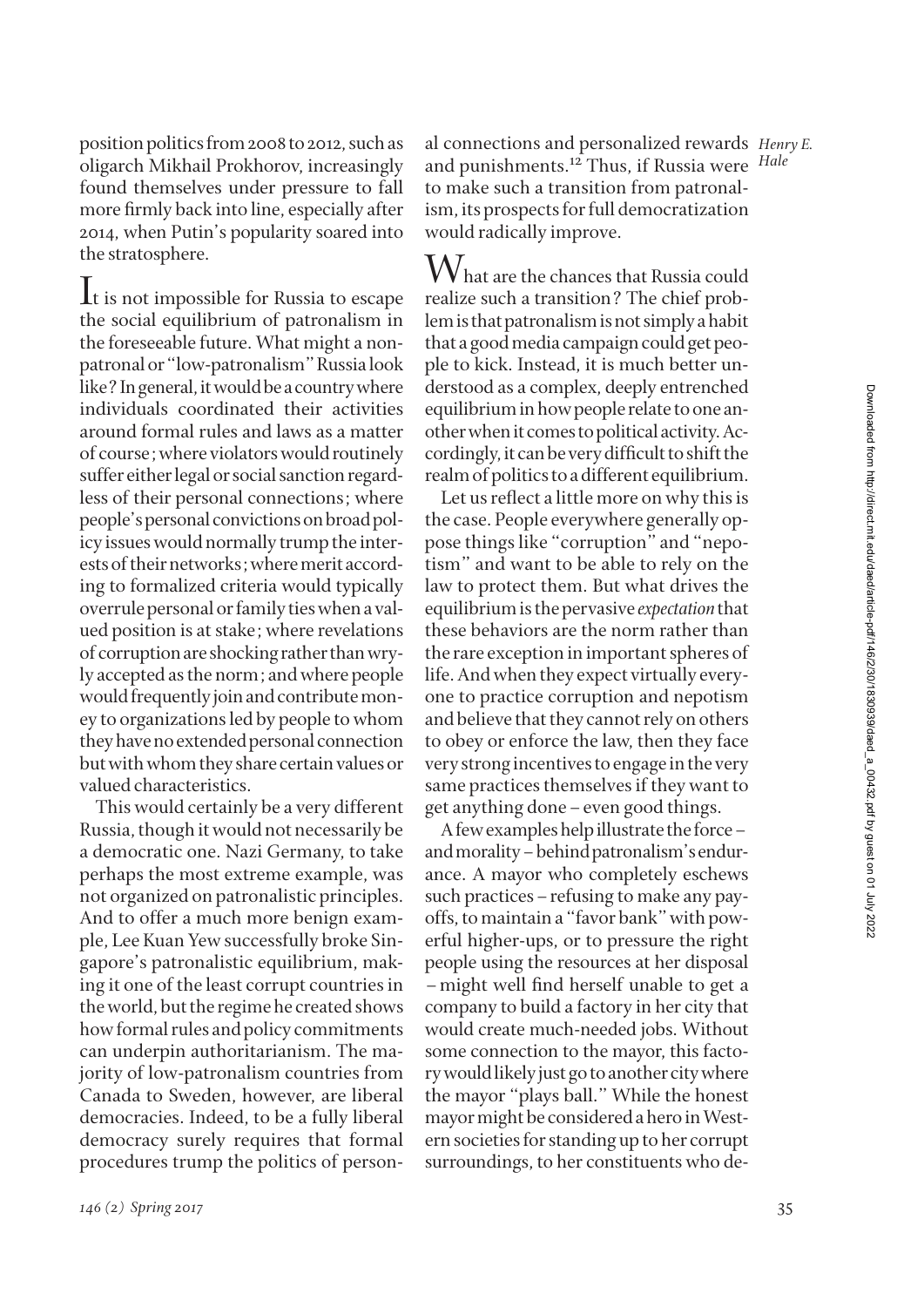*Politics* 

*Russian* pend on her to land jobs for their city, she Patronal would likely be considered ineffective and *Beyond*  even incompetent. Ironically, these same *Putin* constituents might all the while feel angry at the rampant corruption in their society. Moreover, when people do not expect others to observe the rule of law, appointing one's relatives as your deputies or awarding a state contract to a close friend makes sense as a way of ensuring you are not cheated, which can better position you to do your job effectively. Or, at least, it guarantees that if you are cheated, the lost resources go to someone you like who might do you a solid later. Bribe-taking can also be useful for something other than satisfying greed since participation in elaborate rent-seeking schemes can signal one's loyalty to the system, while also giving its practitioners resources that can be used to achieve whatever goals that individual needs to achieve, including the goals of the organization the person represents.13 Of course, coercion is also frequently part of such arrangements, and a weak rule of law has long been argued to facilitate companies' turning to mafias to enforce contracts. These mafias, of course, are also widely known for generating their own demand for "protection."14 Overall, in highly patronalistic societies, such things are frequently seen as "just the way things work here," words often accompanied by an ironic smile and a sigh. And so the equilibrium is continuously reproduced.

This helps explain why patronalism has been so tenacious in Russia over centuries, not just decades. Arguably emerging with the first human communities that were small enough for everyone to know each other and in which the most natural way to govern was through personal connections, patronalism is best thought of as the world historical norm, with the West being a highly contingent exception.15 Even a cursory look at works on politics and society in precommunist Russia makes quite clear that patronalistic practices, including pervasive patron-client relations, were the norm centuries before the Bolsheviks came to power in 1917; so this cannot be blamed on Communist rule.16 The 1917 Bolshevik Revolution can, in some sense, be understood as an antipatronalist revolution, an attempt to replace the old "corrupt" politics with a new future governed by socialist principles and formal organization, treating people not according to who they knew but who they were and what they believed and valued. But it was not long before a new leader emerged who realized he could undermine the true reformers like Nikolai Bukharin and Leon Trotsky by resorting to the old, hard practice of patronal politics, crushing them with the Communist Party machine he constructed based on personal connections in the 1920s and 1930s. Hope was likewise dashed with the defeat of Mikhail Gorbachev's effort to create a democratic and prosperous socialism, and the choices that post-Soviet leaders made to consolidate power through the temptingly available tools of patronalism; this was essentially the lesson that Chubais taught Yeltsin in the course of winning reelection in 1996.

 $\mathbf I$  he key to successfully and significantly reducing the degree of patronalism in politics is to somehow create a pervasive and durable expectation across the whole of society (though especially elites) that people will no longer engage in the same practices as before. And this belief must be sustained not only during a moment of revolution, but throughout the initial years of a new regime when disillusionment can arise and a leader can be sorely tempted to resort to patronal politics to stay in power. For this reason, not only have very few leaders anywhere in the world seriously tried it, but even fewer have stuck with it and succeeded.

Only in Georgia after the Rose Revolution did a post-Soviet leader make a notewor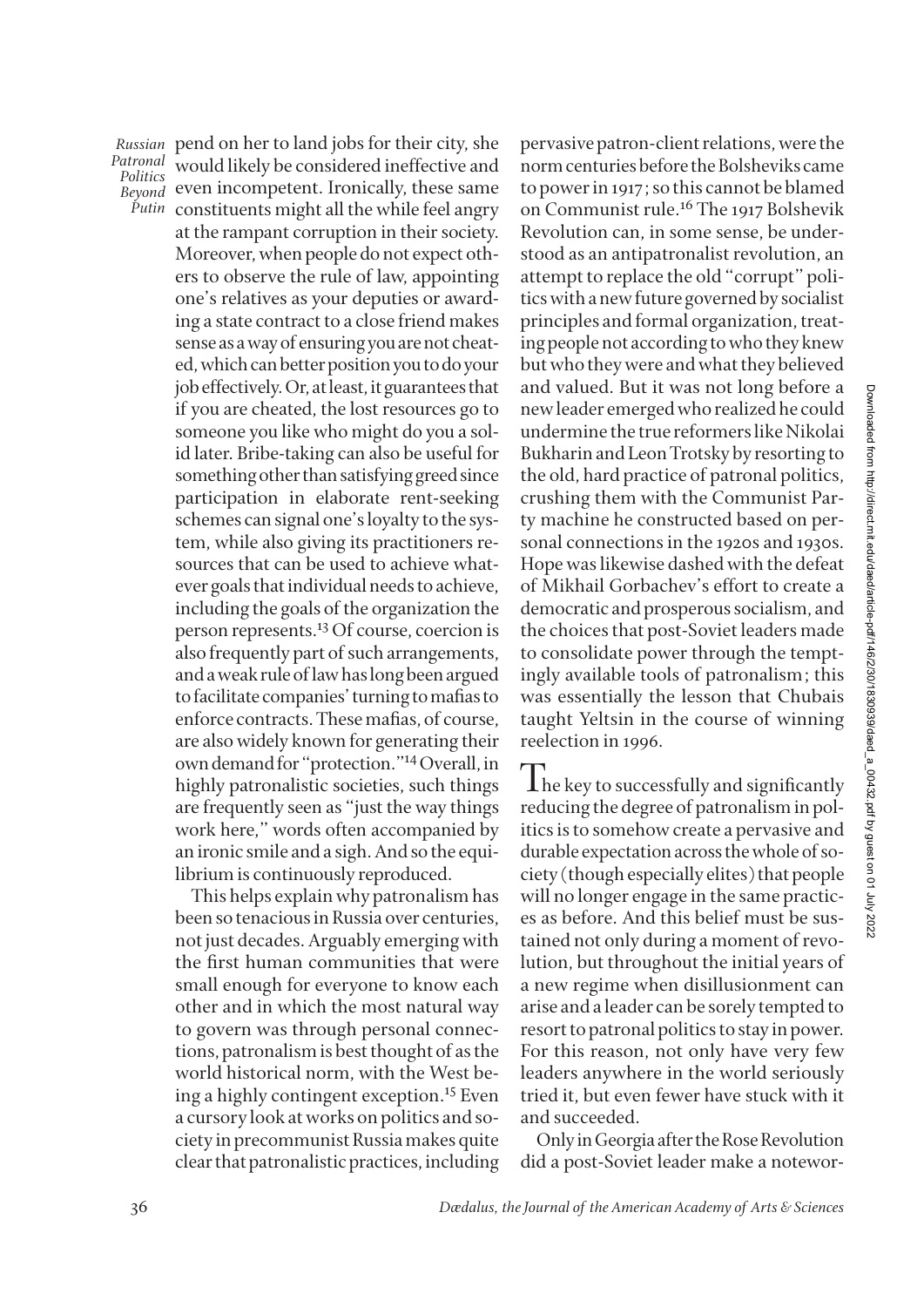thy effort to reduce the scope of patronalism in politics. But most now agree that despite certain impressive reforms, including ridding the traffic police of corruption, Mikheil Saakashvili's efforts did not go nearly far enough, with his regime retaining and vigorously engaging a solid (if less outwardly visible) patronalistic core. One can also find a few limited spheres where patronalism is firewalled out in a highly patronalistic society, as political scientist Juliet Johnson has shown occurred with Kyrgyzstan's central banking system under the pressures and incentives supplied by the international financial community. Johnson also shows, however, how difficult such bubbles of formality can be to sustain.17 In a country where it dominates the highest levels of politics, patronalism abhors a vacuum. For such reasons, Lee Kuan Yews– and even Mikheil Saakashvilis–are rare.

Russia's prospects for true antipatronal transformation, therefore, seem slim indeed in the next decade or two. Its direct involvement in conflicts from Ukraine to Syria could create pressures to improve effectiveness by reducing the degree of patronalistic practices in the military.18 But history suggests it would be unlikely to spread to other spheres without concerted leadership effort. Perhaps Putin could one day wake up and decide to use his immense authority to truly remake Russian society.19 But it is hard for leaders to break up and rebuild anew the very boat on which they float, and there are strong arguments that he would face a great risk that an impartial legal system could put him (or at least his close friends) in danger of imprisonment.20 If his successor comes from inside his system, he or she would likely face the same risks.

An antipatronal transformation, therefore, may be most likely if oppositions come to power who are somehow credibly committed to thoroughgoing reforms, either in an actual revolution or in an election victo-

ry that feels revolutionary (the latter being *Henry E.* less painful for Russians). There is a strong Hale case to be made that this is what happened in Georgia, with Saakashvili's party-building strategy being key to his credibility as a reformer.21 But too many revolutions have had their patronalistic Thermidors to inspire much optimism in Russia.

It is at least conceivable that certain more gradual changes could begin and accumulate in the next decade or two that could weaken patronalism. One could be robust economic growth, as has arguably facilitated the transition from the strongest forms of patronalism in much of Western Europe and North America. Economic development holds the potential to help individuals feel less dependent on more powerful patrons for their well-being, encouraging them to engage in more activities based on their beliefs in spite of pressures that might be applied to them. The rebellion of Russia's "creative classes" that was part of the massive street protests against election fraud and Putin's return to the presidency indicates that this path is not completely unrealistic for Russia. Indeed, these protesters were not simply expressing their dislike of a particular individual or even their objection to a particular instance of election fraud. They were also expressing their hope for a new kind of future for Russia, one without corruption or political manipulations.

For economic development to bring that kind of change, it would have to come not simply from a rise in energy prices, which would leave individuals as dependent as before on higher-ups linked to the state, but from a broad diversification of the economy that empowers something like an independent middle class. The problem is that those who hold resources today have incentive to prevent this from happening, primarily by seeking to control any "diversification" themselves either from the outset or through predatory "raiding" practices.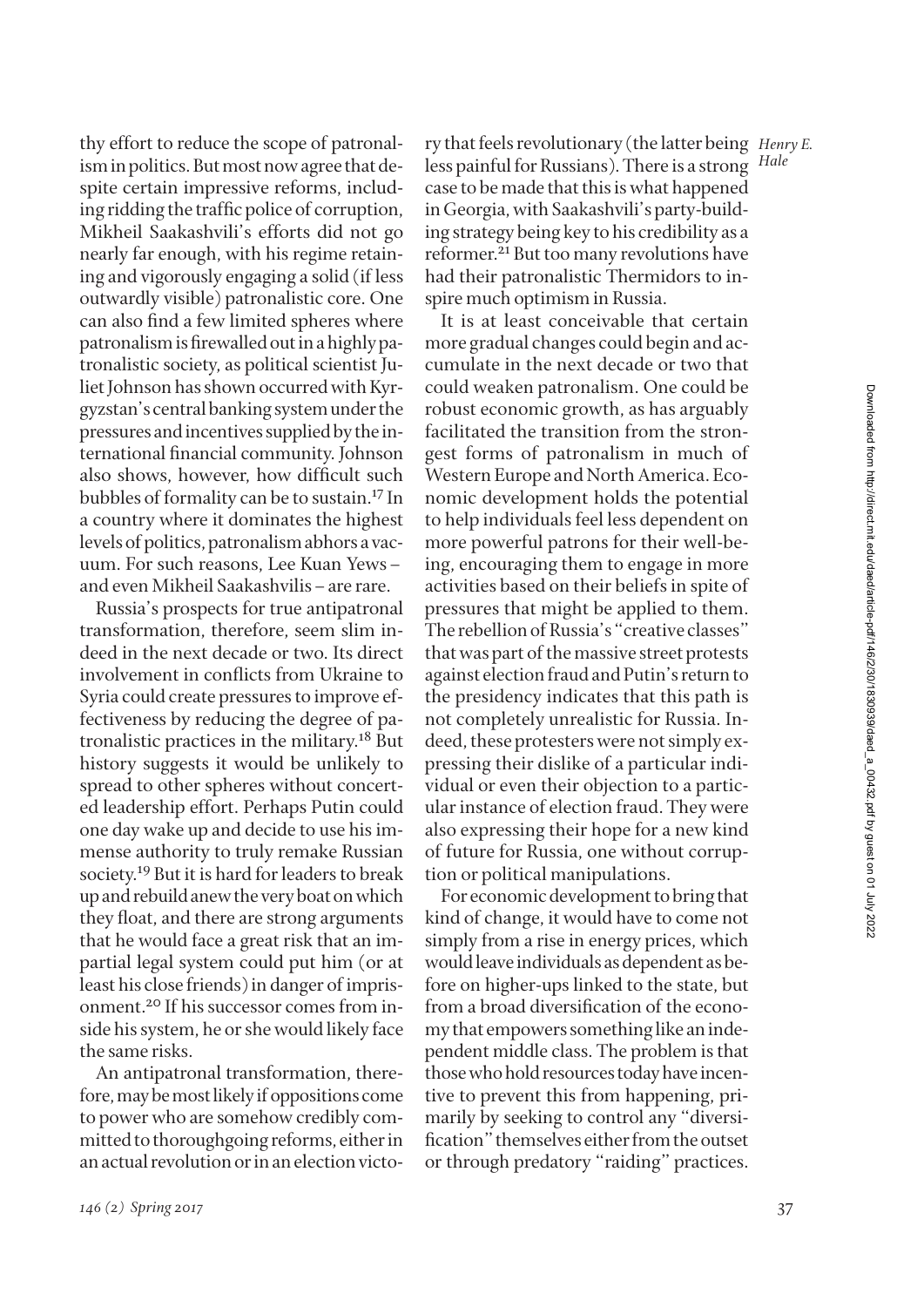*Patronal Politics* 

*Russian* Whether emerging independent economic *Beyond*  essary to protect themselves from such en-*Putin* croachment on a large scale remains to be actors will be able to form the alliances necseen, and will be difficult given the strength of their foes. At best, it would probably require more than a generation for this process to take a sufficiently sturdy hold to create expectations of a new social norm emerging.22 The path of economic development may in fact be Russia's most promising, but it is a very long and contingent one at best.

> It is also possible that patronalism could become overwhelmed by the emergence of strong political partisanship or the development of deep ideological commitments that could start to overpower the pull of patronal networks. That is, perhaps people in Russia will start to buy into certain belief systems so deeply that they become (en masse) more willing than before to break with the demands of their own friends and family and withstand individualized rewards and punishments. Political scientist Stephen Hanson, for example, shows how initially marginalized ideologues have often gone on to create the most powerful parties, since their deeply held personal commitments lead them to adopt a long time-horizon until the point at which their time arrives and they expand their base to transform society. To be sure, almost since the beginning, Russia could boast brave individuals willing to take on enormous risks and pay the highest of personal prices in order to stand up for their beliefs, ranging from tsarist-era revolutionaries to Soviet dissidents to hard-core street protesters in the late Putin era. They have rarely, however, managed to get the buy-in of large numbers, remaining marginalized and sometimes even ridiculed by average citizens. It would seem likely to take a major national trauma to generate the kind of competing belief-systems necessary to completely restructure politics away from

patronalistic practices. And even when such an effort initially succeeds, as was arguably the case one century ago when the Bolsheviks seized power and attempted to impose ideological rather than patronalistic practices of rule, history suggests that it is likely to succumb before long to the temptation to resort to patronalism, as with Stalin's rise to power.

We should also not rule out that Russia could chart a path away from patronalism through democracy. For example, if Russia were to experience some kind of reform that systematically complicated the coordination of its highly patronalistic networks around a single chief patron, the resulting political competition could over time provide at least some incentive for politicians actually to follow through on campaign promises to combat corruption. One such reform could be a shift to a nonpresidentialist constitution, a shift that sometimes occurs when an outgoing president does not trust his or her likely successors and thus tries to weaken the office they would inherit, or when a coalition takes power and decides to cement a power-sharing deal with constitutional change. One problem is that research into the causes of corruption indicates that it can take many decades for democratic competition to noticeably dampen corruption.<sup>23</sup> And other research has found that democratic competition in highly patronalistic societies can actually increase demand for corrupt practices as politicians seek to use every tool in their arsenal to win struggles for power.<sup>24</sup>

One final possibility deserves mention. Russia might one day integrate far more strongly into the international political economy than it has so far. Since this international political economy is still dominated by the West, such integration could gradually serve to weaken Russian patronalism by providing increasingly important and lucrative environments for surviving and thriving without patronalistic practices.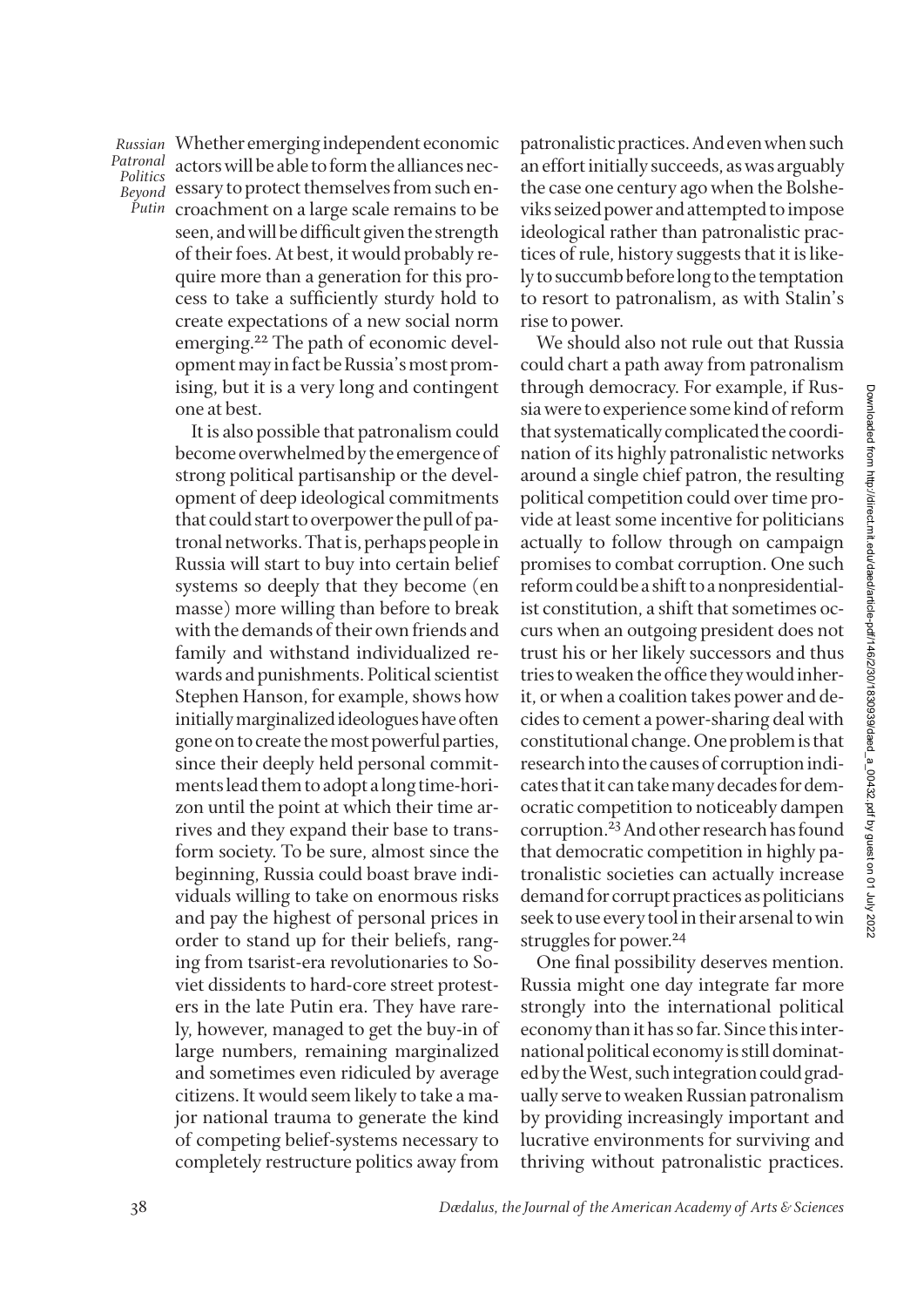And even if this integration primarily goes not through the West but via Asia-Pacific centers of growth where patronalism is the norm, this could still mean that Russia's biggest patronal networks would gain strong interests outside of Russia. In this case, even if these international centers of growth do not insist on democratization, the effect could be liberalizing because it would weaken the dependence of Russia's chief economic actors on their patrons back at home. From the vantage point of 2017, however, this seems very unlikely to happen in the next decade. Russia has been sanctioned by the international community for its seizure of Crimea and support for an insurgency in the Donbas, and the recent trend has been toward Russia's isolation from, rather than integration with, the world economy. While reversal is quite possible in the next ten years, the process is likely to be slow and nowhere near extensive enough in the next decade to translate into a significant reduction in Russian patronalism.

Overall, at least for the next decade or *Henry E.* two, it would appear that the Russian Fed- *Hale* eration is unlikely to escape the social equilibrium of patronalism that has shaped politics in that part of the world for centuries. By no means does this imply Russian politics will be static. To the contrary, while patronalism itself is stable, its politics are highly dynamic and sometimes volatile, with seeming authoritarian stability often masking a deeper fragility. Where exactly Russia will be in its regime cycles at any given moment ten or twenty years down the road is hard to say. But a conservative prediction based on the signs as of 2017 would hold that Russia is likely to continue to experience the same patterns of constant change in how its political-economic networks are arranged, with specifics governed by lame duck syndromes, the ebbs and flows of public support, and leaders' own innovations in how to manage the whole process in a changing environment.

## **ENDNOTES**

- <sup>1</sup> See, for example, Edward L. Keenan, "Muscovite Political Folkways," *The Russian Review* 45 (1986): 115–181; John P. LeDonne, "Ruling Families in the Russian Political Order, 1689– 1825," *Cahiers Du Monde Russe et Sovietique* 28 (3) (1987): 233–322; Richard Pipes, *Russia Under the Old Regime* (New York: Collier, 1974); and David Ransel, "Character and Style of Patron-Client Relations in Russia," in *Klientelsysteme Im Europa Der Frühen Neuzeit*, ed. Antoni Maczak (Munich: Oldenbourg, 1988), 211–231.
- <sup>2</sup> Henry E. Hale, *Patronal Politics: Eurasian Regime Dynamics in Comparative Perspective* (New York: Cambridge University Press, 2015).
- <sup>3</sup> Douglass C. North, John Joseph Wallis, and Barry R. Weingast, *Violence and Social Orders: A Conceptual Framework for Interpreting Recorded Human History* (New York: Cambridge University Press, 2009).
- <sup>4</sup> Hale, *Patronal Politics*, 20.
- <sup>5</sup> Robert Putnam, *Making Democracy Work* (Princeton, N.J.: Princeton University Press, 1993); Michael Bratton and Nicholas Van de Walle, "Neopatrimonial Regimes and Political Transitions in Africa," *World Politics* 46 (4) (July 1994); and Mounira M. Charrad and Julia Adams, "Introduction: Patrimonialism, Past and Present," *The Annals of the American Academy of Political and Social Science* 636 (July 2011): 6–15.
- <sup>6</sup> See, for example, Mikhail N. Afanas'ev, *Klientelizm i rossiiskaya gosudarstvennost'* (Moscow: Moscow Public Science Foundation, 1997); Karen Dawisha, *Putin's Kleptocracy: Who Owns Russia?* (New York: Simon & Schuster, 2014); Oleksandr Fisun, "Rethinking Post-Soviet Politics from